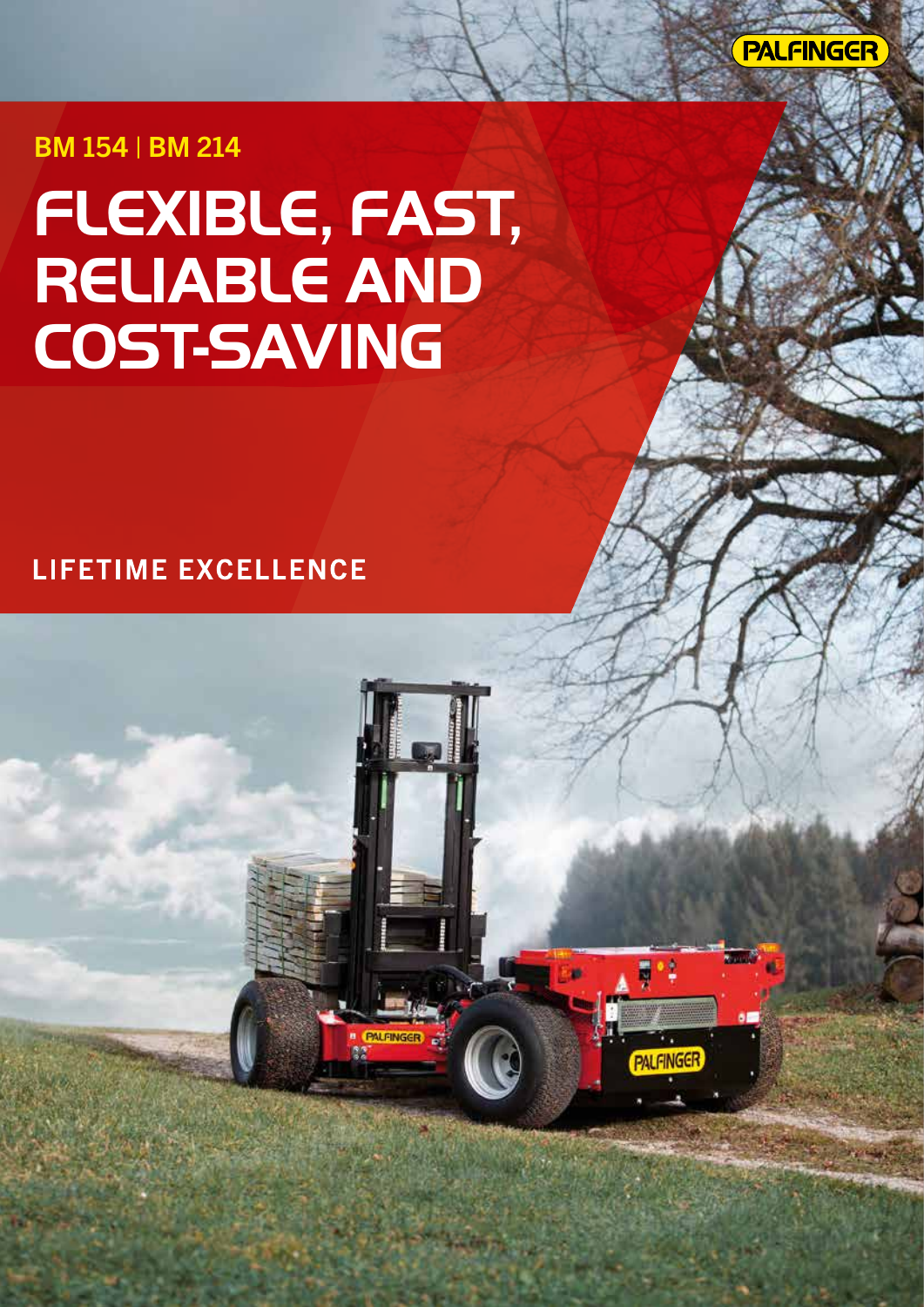### **FLEXIBILITY & SPEED IN OPERATION AND ROAD SAFETY – THESE FACTORS MAKE LOGISTICS COMPANIES SUCCESSFUL.**

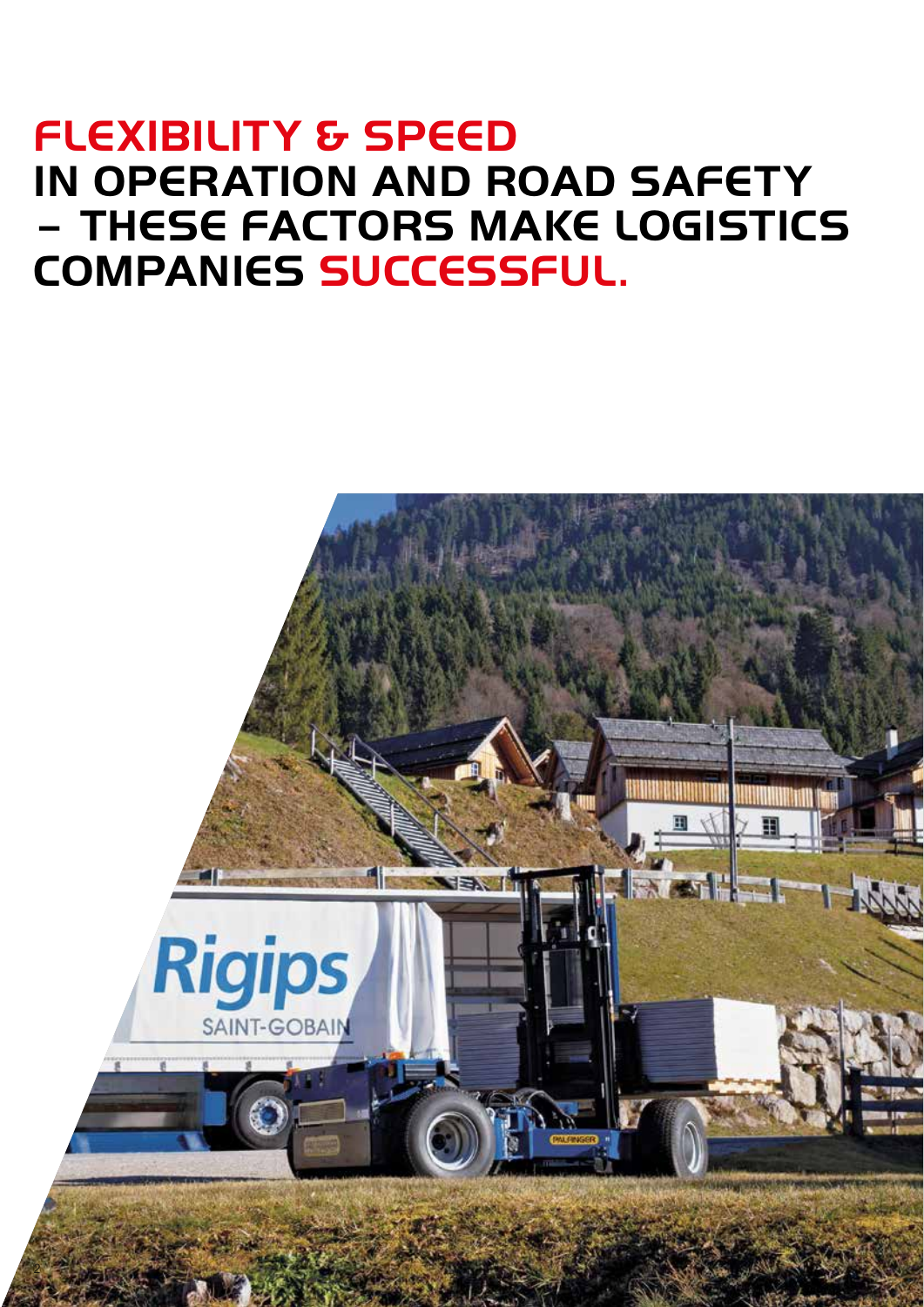## **BM 154** | **BM 214 VERSATILE APPLICATIONS**

#### 05 Sectors



#### Transport of building materials

- All-wheel drive and articulated steering result in best off-road capability
- Unloading from one side no problem



Window transports

- Safe handling
- Precise delivery
- Also an ideal solution for medium and long hauls



#### Ability to access underground garages

- E.g. for the assembly of lift and parking systems
- Narrow and low to the ground
- Strong climbing ability
- Best visibility due to remote control



#### Agriculture and horticulture

- Off-road capable
- Highly maneuverable
- Universally applicable



Special applications

- Unloading and installing of high-speed and roller doors
- Perfectly precise delivery of swimming pools
- Fire department and recovery operations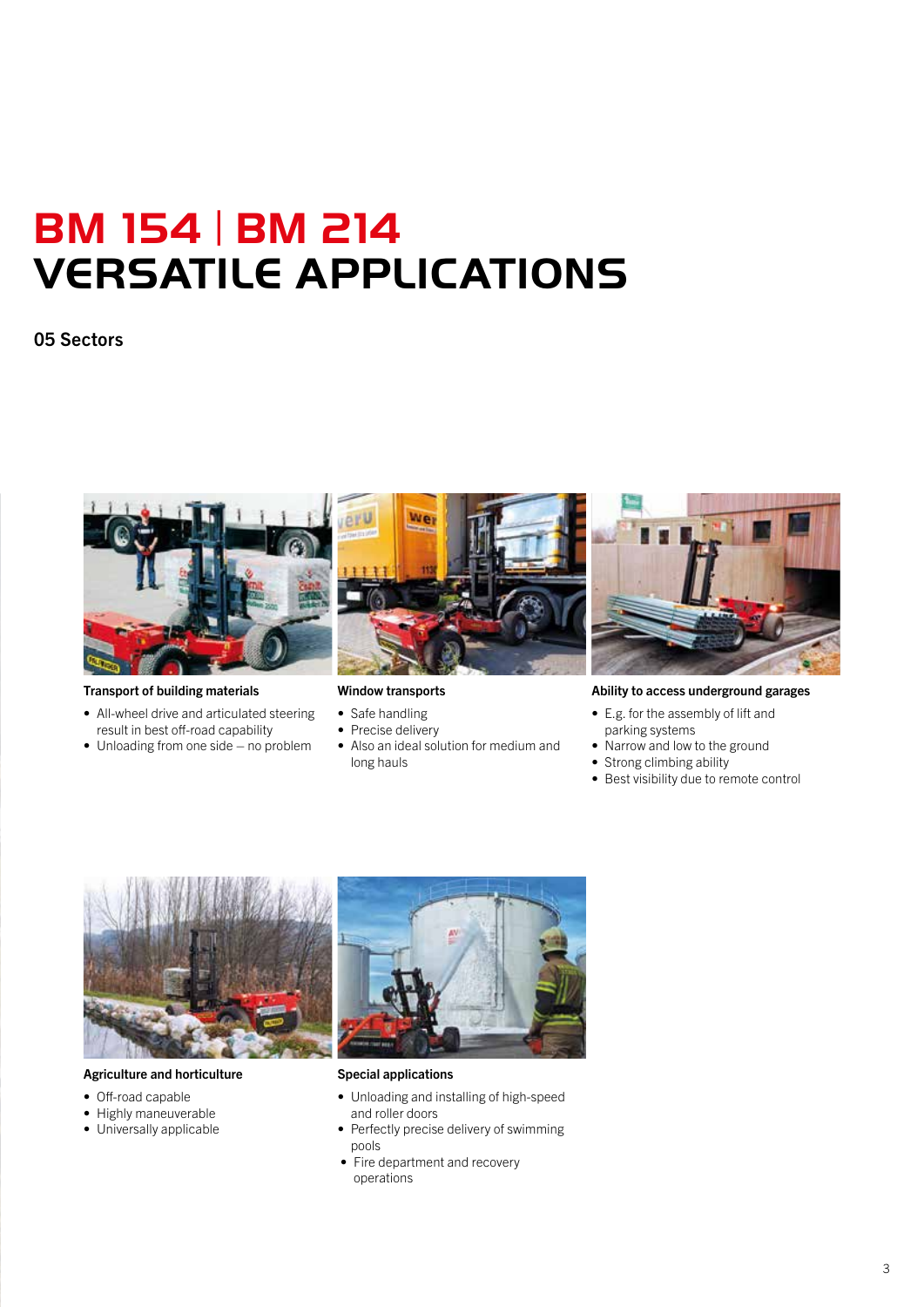### **SIMPLY CLEVER – ADVANTAGES OF THE BOX ATTACHMENT**



#### High stability and driving safety

- The transportable forklift stabilizes the carrier vehicle in any loading condition
- Better driving behaviour in snow, ice and rain even when driving empty

#### The most cost-efficient transportable forklift On the market

- Reduced wear and tear of tyres on the carrier vehicle
- No counterweights or steering axles required this saves costs and increases the payload
- No corrosion on mast chains, bearings or electrical components

#### $5 \sec$  15 sec

#### READY TO USE IN 30 SECONDS



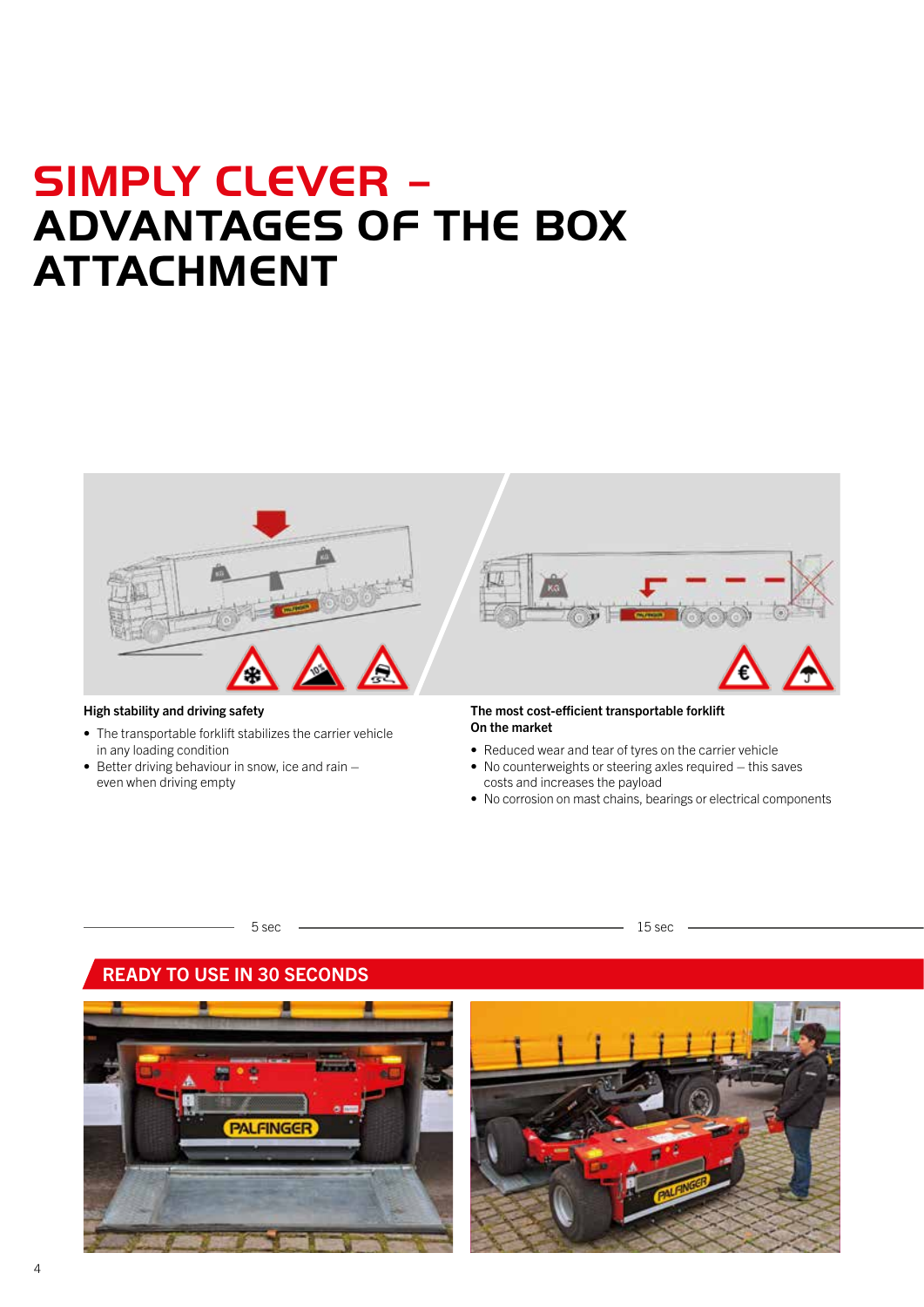

#### Problem-free ramp loading

- No need to search for parking spaces for the transportable forklift
- Saves time when it matters most

#### Whether transporting long materials, international freight or gigaliners – There is a solution

- No problem if the return load is a little longer
- The solution for gigaliners
- Ideal for international transport



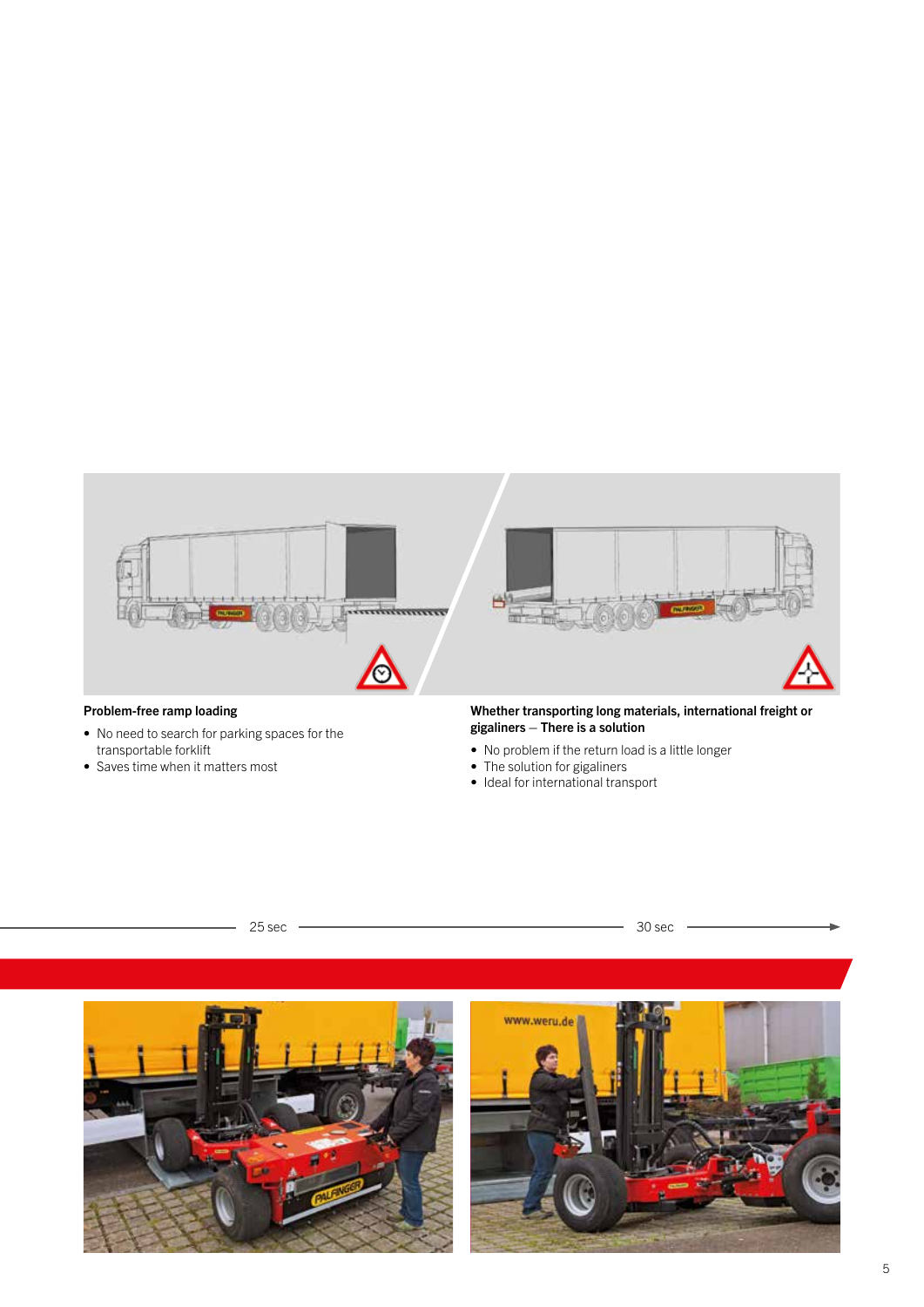### **SAFETY & DURABILITY COMBINED WITH FLEXIBILITY AND RELIABILITY MAKE THE BOX-MOUNTED FORKLIFT UNBEATABLE**

TECHNICAL DATA BM 214

| Dimensions L/W/H       | 2430/1950/1925 mm         |
|------------------------|---------------------------|
| max. lift capacity     | to 2100 kg                |
| Engine power           | Diesel, 25,3 kW (34,4 PS) |
| max. lifting height    | 2850 mm                   |
| Dead weight (w/o arms) | starts at 1485 kg         |

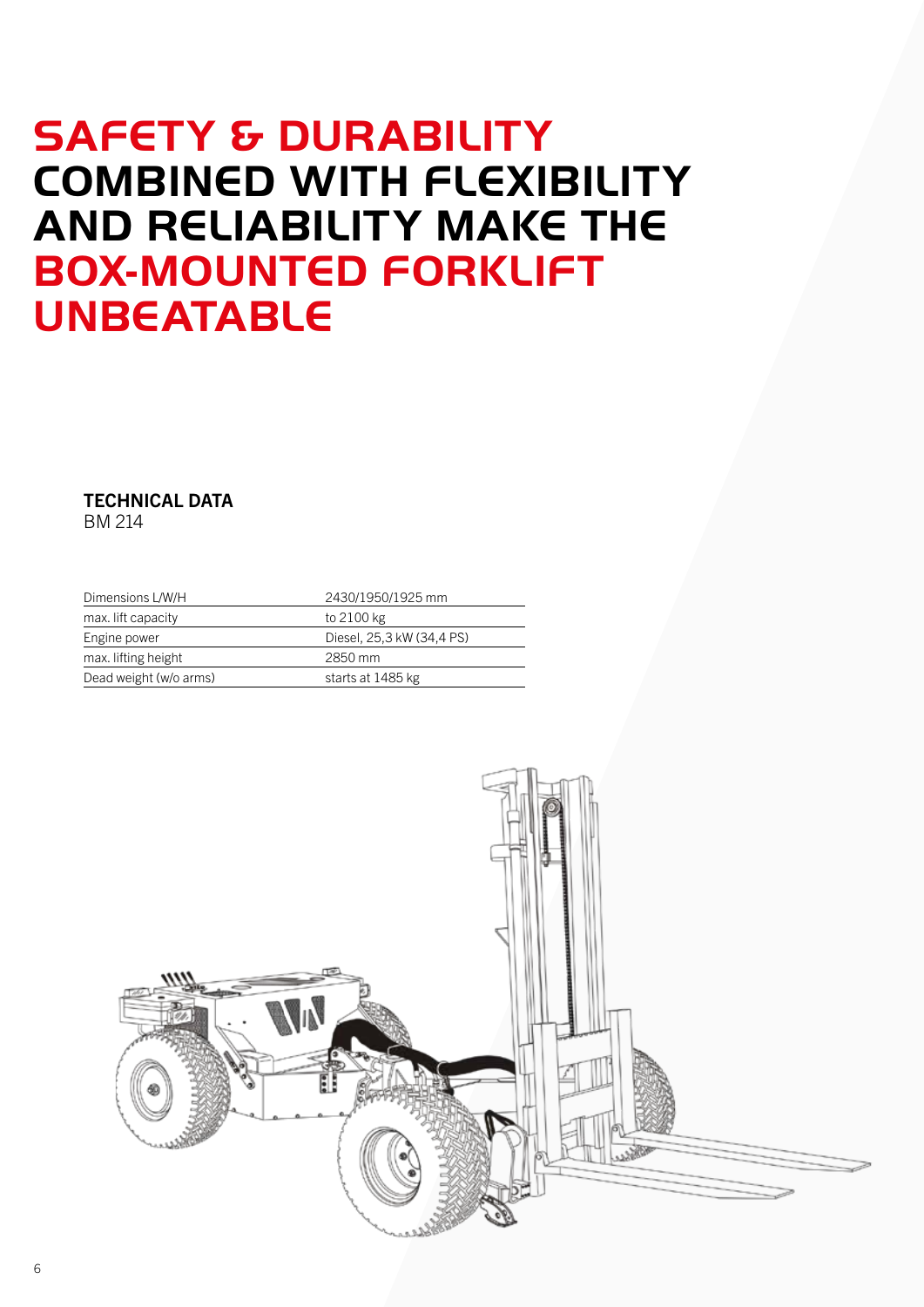### **CUSTOMIZED SOLUTIONS – DIFFERENT PERFORMANCE & INSTALLATION VERSIONS**

#### 05 Versions



#### Standard semi-trailer

- No counterweights required
- No self-steering axle required
- Can be retrofitted to existing vehicles



#### On top - driven onto load platform Using ramps

- Maximum flexibility across a fleet e.g. detachable box and ramps
- Solution for jumbo trucks



#### Transport on trailer

- Narrow vehicle width and low center of gravity
- Easy to "take along" on car trailer due to low dead weight and low center of gravity
- The logistical link for assembly work



#### Solo truck

- High maneuverability
- Very flexible to use



- Swap trailer
- Pick up or set down swap bodies with no limitations
- Ideal weight distribution can also be used when swap body not mounted